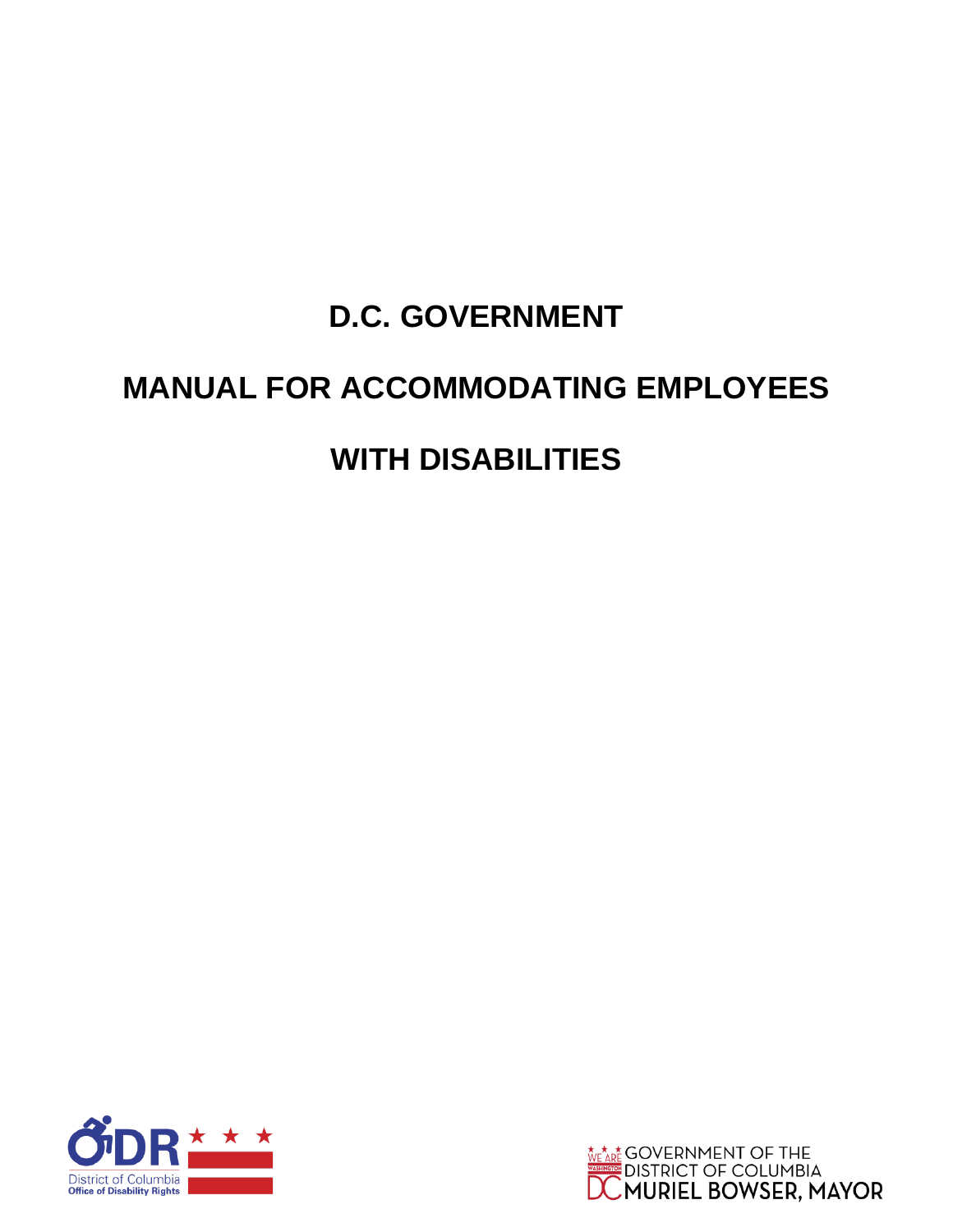# **Table of Contents**

| Provision of Readers, Communication Access Providers, or Personal Assistants  14 |
|----------------------------------------------------------------------------------|
|                                                                                  |
|                                                                                  |
| Timing and Review of Accommodations to Ensure Effectiveness 16                   |
|                                                                                  |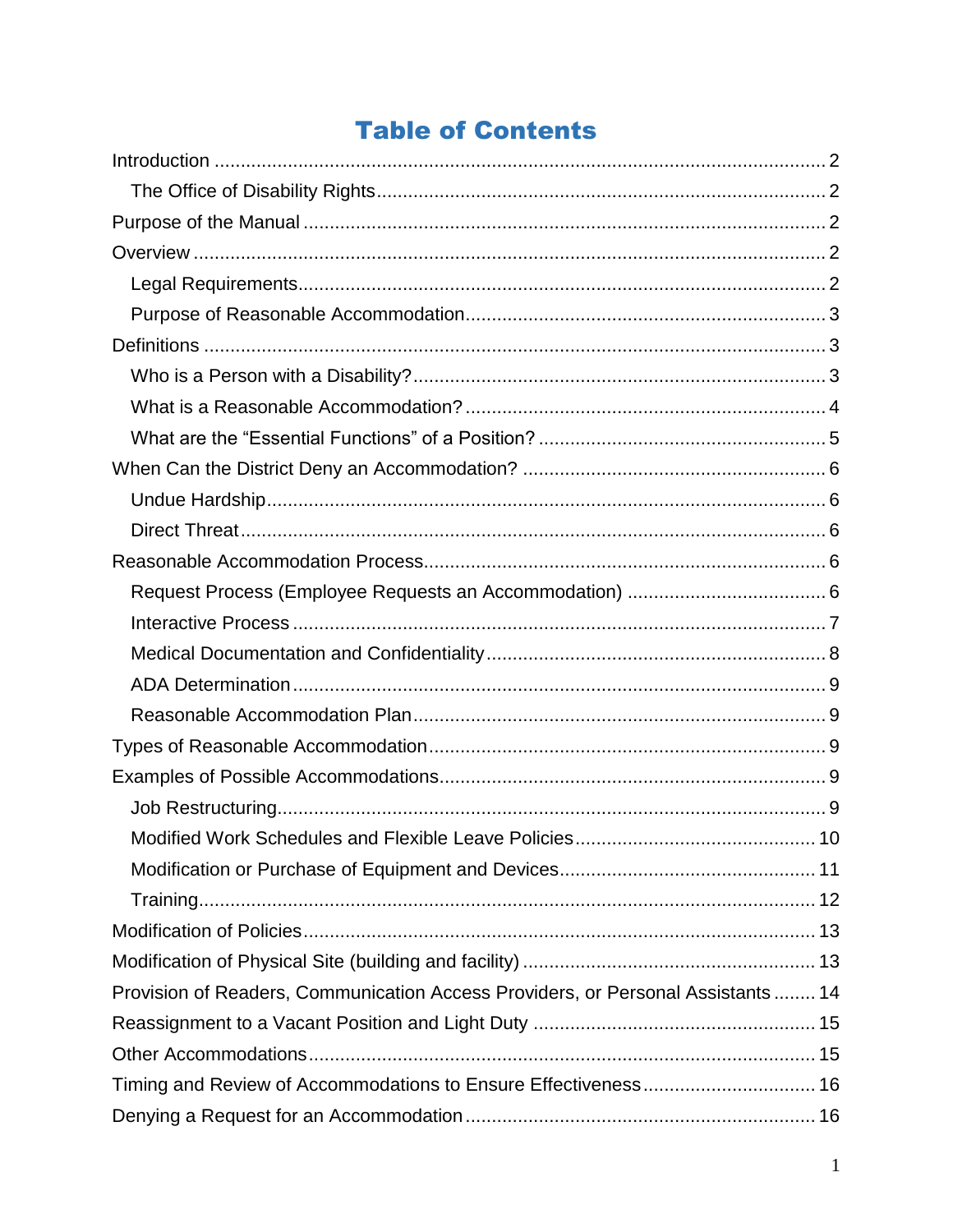## **D.C. GOVERNMENT**

#### **MANUAL FOR ACCOMMODATING EMPLOYEES WITH DISABILITIES**

#### **Introduction**

#### <span id="page-2-1"></span><span id="page-2-0"></span>**The Office of Disability Rights**

The DC Office of Disability Rights is available to assist agencies and employees with disabilities with reasonable accommodations and other disability issues.

[http://odr.dc.gov](http://odr.dc.gov/) (202) 724-5055 [odr@dc.gov](mailto:odr@dc.gov)

Haydn Demas, ADA Compliance Specialist (Employment) (202) 442-4692 Haydn.Demas@dc.gov

#### <span id="page-2-2"></span>**Purpose of the Manual**

The purpose of this Manual is to provide guidance on how to reasonably accommodate District employees and applicants for positions within the District government. This Manual outlines a uniform approach to providing reasonable accommodations consistent with federal and District laws. The Manual explains the obligations of both the District agencies and individuals with disabilities, and it answers some of the questions about reasonable accommodations facing District agencies.

#### **Overview**

#### <span id="page-2-4"></span><span id="page-2-3"></span>**Legal Requirements**

The District of Columbia Government (the District) is required by federal and District laws to provide equal employment opportunity to qualified individuals with disabilities. The Americans with Disabilities Act of 1990 (ADA) and the D.C. Human Rights Act of 1977, as amended, seek to eliminate discrimination against individuals with disabilities to ensure that our workforce is as diverse as our society. The District has a legal obligation to provide reasonable accommodations as required to facilitate the employment of qualified employees and applicants with disabilities. Beyond its legal obligations, the District is committed to providing accommodations that will allow its employees with disabilities to contribute at the highest levels.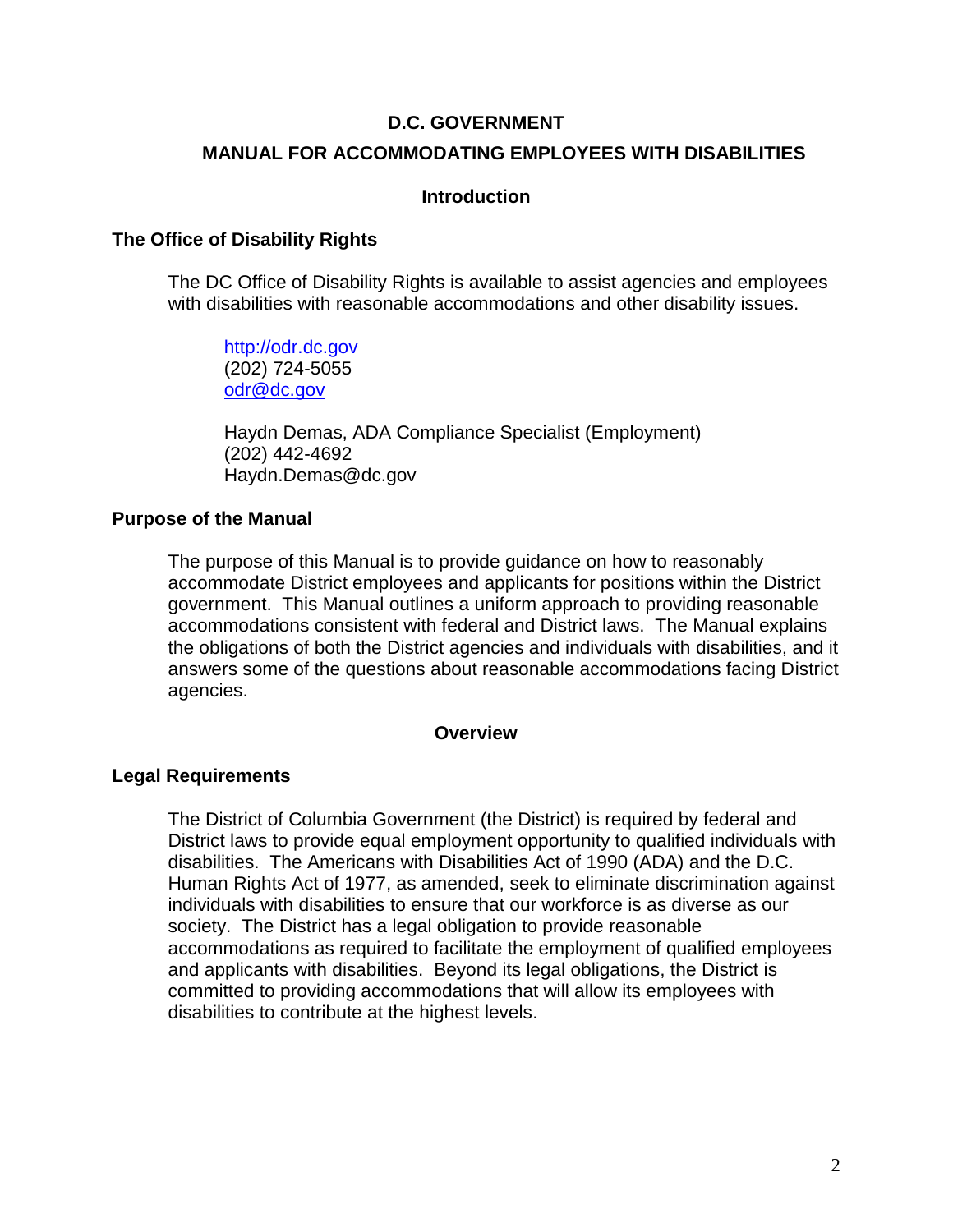# <span id="page-3-0"></span>**Purpose of Reasonable Accommodation**

The purpose of reasonable accommodation is to provide employment opportunities for persons with disabilities who otherwise would not be able to perform the essential functions of their job, and to allow employees with disabilities to perform or be more productive.

Reasonable accommodations may include, but are not limited to:

- Making existing facilities accessible;
- Job restructuring;
- Change of work schedules or place of work;
- Extended leave;
- Telecommuting;
- Reassignment to a vacant position;
- Acquisition or modification of equipment or devices, including computer software and hardware;
- Appropriate adjustments or modifications of examinations, training materials or policies; and
- Provision of qualified readers and/or sign language interpreters and other similar accommodations.

Reasonable accommodations must be provided in a timely manner. The process of considering requests for accommodations and providing reasonable accommodations must always include an "interactive process" of mutual communication and consultation between the qualified individual with a disability and the District agency providing the accommodation. Accommodation decisions should be based primarily on whether they will help the applicant or employee be a successful and productive member of the District's workforce.

Most accommodations cost little or nothing. The District is not required to provide an accommodation if it would cause an undue financial or administrative hardship in light of the overall financial and administrative resources available.

In addition, the District is not required to provide an accommodation if doing so would pose a direct threat to health or safety.

# **Definitions**

#### <span id="page-3-2"></span><span id="page-3-1"></span>**Who is a Person with a Disability?**

- A person with a disability is
	- An individual with a physical or mental impairment that substantially limits one or more of the person's major life activities;
	- An individual with a record of such an impairment; or
	- An individual who is perceived to have such an impairment".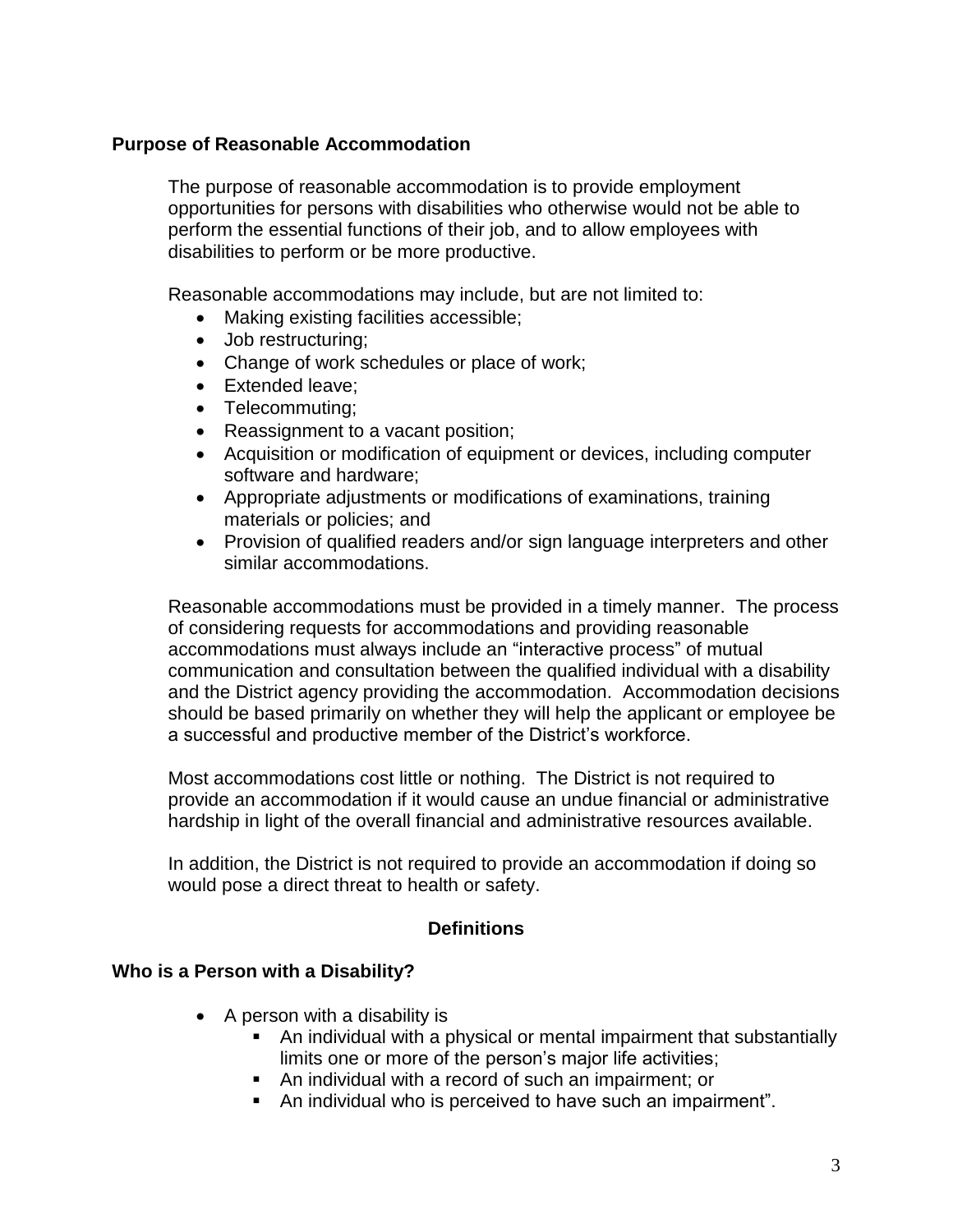- A person is "substantially limited" in performing a major life activity if s/he is materially restricted in a major life activity.
- Examples of "major life activities" include walking, lifting, seeing, performing manual tasks, sitting, breathing, speaking, hearing, learning, reading, personal care/grooming, and other activities.
- A "qualified individual with a disability" means an individual with a disability who satisfies the requisite skill, experience, education, and other jobrelated requirements of the employment functions of the position, and who, with or without reasonable accommodation, can perform the essential functions of the position.

An individual with an injury covered under workers' compensation may be protected by the ADA, but is not automatically protected. To be protected by the ADA, the employee must meet the ADA's definition of disability. The ADA does not require an employer to provide a reasonable accommodation for an employee with an occupational injury who does not have a disability as defined by the ADA.

# <span id="page-4-0"></span>**What is a Reasonable Accommodation?**

A reasonable accommodation can be described as any change or adjustment to the job, the work environment or the way work is customarily done which permits a qualified applicant or employee with a disability to perform the essential functions of a job or to enjoy the equal benefits and privileges of employment as are available to a similarly situated employee without a disability.

Reasonable accommodation may occur in three phases of employment:

- *In the application process*. Reasonable accommodation must be provided in the job application process to provide a qualified applicant with a disability with an equal opportunity to be considered for the position;
- In the performance of the essential functions of a job. Reasonable accommodation must be provided to enable a qualified person with a disability to perform the essential functions of the job. This may include changes or adjustments to the work environment, to the manner or circumstances in which the position is customarily performed, or to employment policies;
- *In the receipt of all benefits of employment.* Reasonable accommodations must be provided to enable an employee with a disability to enjoy benefits and privileges of employment equal to those enjoyed by similarly situated employees without disabilities. This would include equal access to lunchrooms, meetings, employer-sponsored services, employee benefits, social events, etc.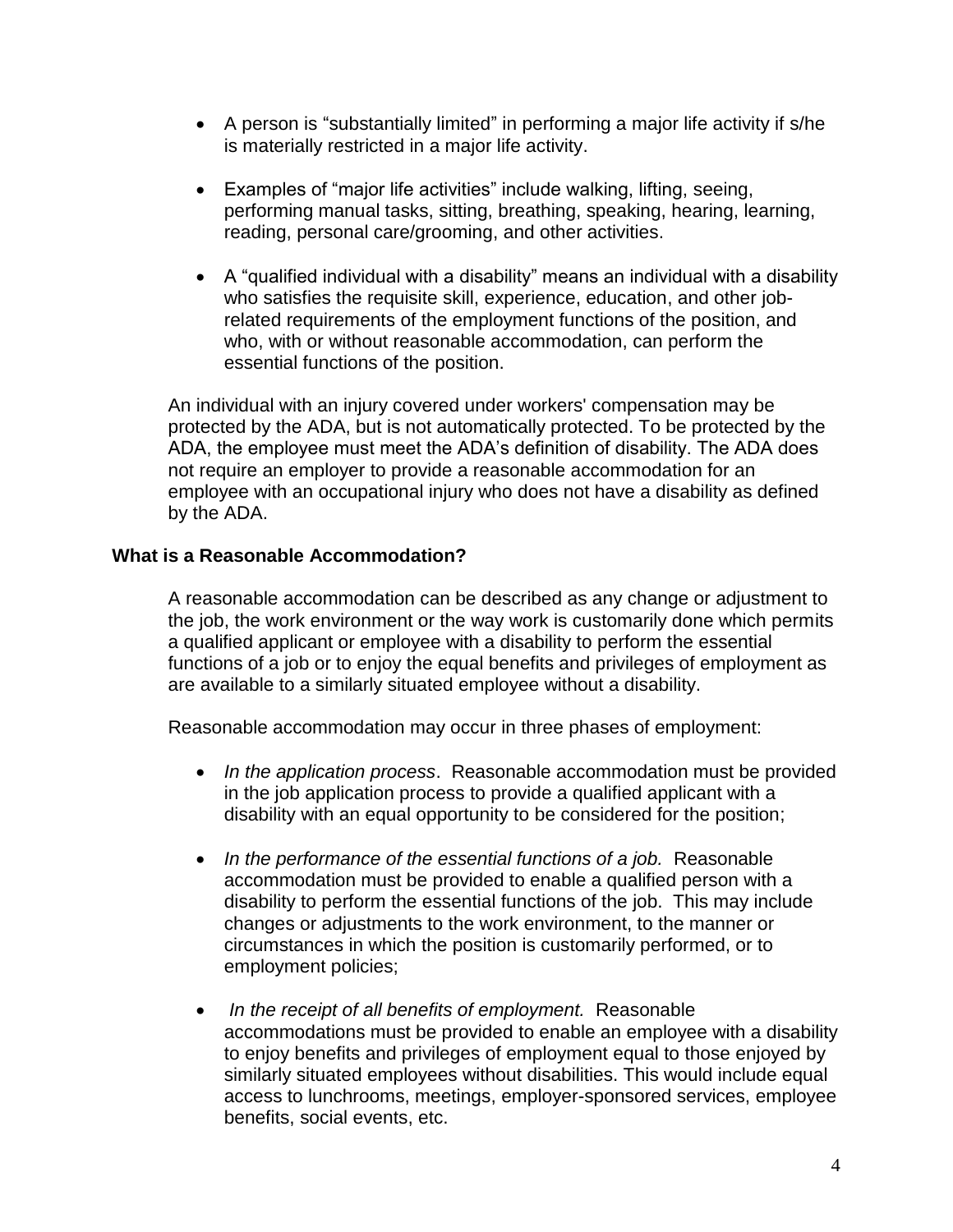In determining whether a requested accommodation is reasonable, agencies should consider several factors, including:

- The nature and cost of the change;
- The number of people who could benefit from the change (including members of the public); and
- Additional benefits or detriments that would result from the change.

# <span id="page-5-0"></span>**What are the "Essential Functions" of a Position?**

 **Essential functions** are those that are fundamental and central to the purpose of the position. An agency must provide reasonable accommodations to an employee with a disability to allow the employee to accomplish the essential functions of the job, but an agency is not required to exempt an employee with a disability from performing the essential functions of the job.

A function may be essential because:

- The position exists to perform that function
- There are a limited number of employees available who could perform that function
- The function is highly specialized

It is important to determine whether something is really an essential function or whether it is simply a way of *performing* an essential function. An essential function is what the completed task is, not *how* that task is completed. As such, results oriented language should be used as much as possible; an essential function may be for an employee to *relocate* (as opposed to *lift*) 50 lb. boxes.

Factors in determining whether a task is an essential function include:

- The employer's judgment;
- Position description written before the job was advertised and filled;
- Amount of time the employee spends performing the function;
- Functions performed by others in the same or similar job classifications;
- Work performed by current and past incumbents;
- Consequences if this position did not perform the function; and
- Number of available employees who could perform the function.
- **Marginal functions** are useful responsibilities, but are not central to the purpose of the position. These functions can be reassigned without destroying the basic purpose of the position.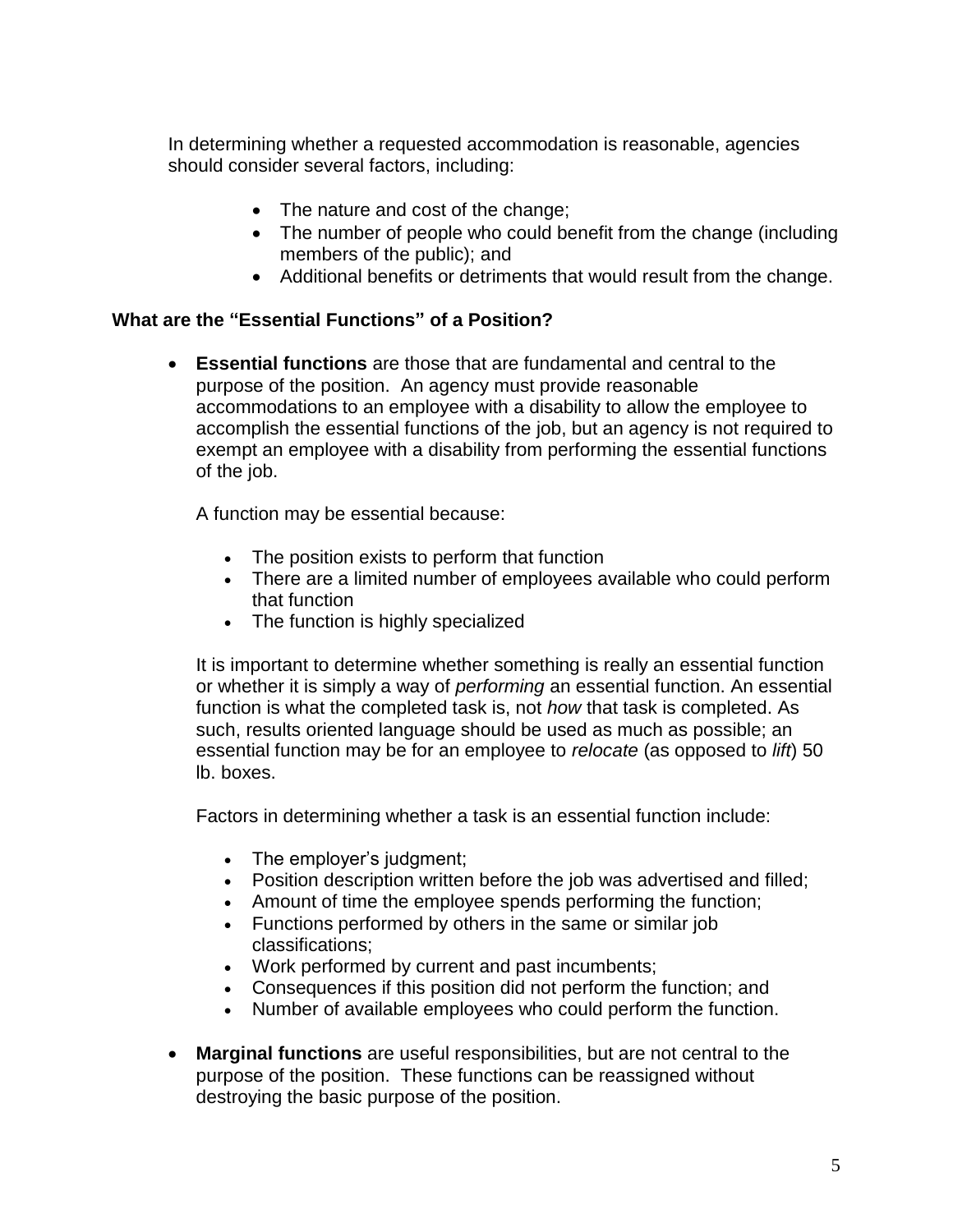# **When Can the District Deny an Accommodation?**

# <span id="page-6-1"></span><span id="page-6-0"></span>**Undue Hardship**

The agency may decline to provide an accommodation because such accommodation is unduly

- Expensive;
- Extensive:
- Substantial;
- Disruptive; or
- Would fundamentally alter the nature or operations of the agency

Whether an accommodation causes an undue hardship must be determined in light of all available financial and administrative resources.

# <span id="page-6-2"></span>**Direct Threat**

An agency may decline to provide an accommodation because the accommodation would pose a direct threat to health or safety. In order to be a direct threat, there must a significant risk of substantial harm. The determination of a direct threat must be based on an individualized assessment of the applicant or employee with a disability, must rely on current medical knowledge, and must not be based on generalized assumptions or stereotypes.

# **Reasonable Accommodation Process**

# <span id="page-6-4"></span><span id="page-6-3"></span>**Request Process (Employee Requests an Accommodation)**

Employees or applicants with disabilities may request reasonable accommodations of the employer, regardless of title, salary, grade, bargaining unit, employment status (permanent, temporary, provisional, emergency) or civil service status (regular, exempt). This request does not have to be in writing, be formal or use any special language. An individual may use "plain English" and need not mention the ADA or use the phrase "reasonable accommodation."

Here are some examples from the Job Accommodation Network:

Example A: An employee tells her supervisor, "I'm having trouble getting to work at my scheduled starting time because of medical treatments I'm undergoing." This is a request for a reasonable accommodation

Example B: An employee tells his supervisor, "I need six weeks off to get treatment for a back problem." This is a request for a reasonable accommodation.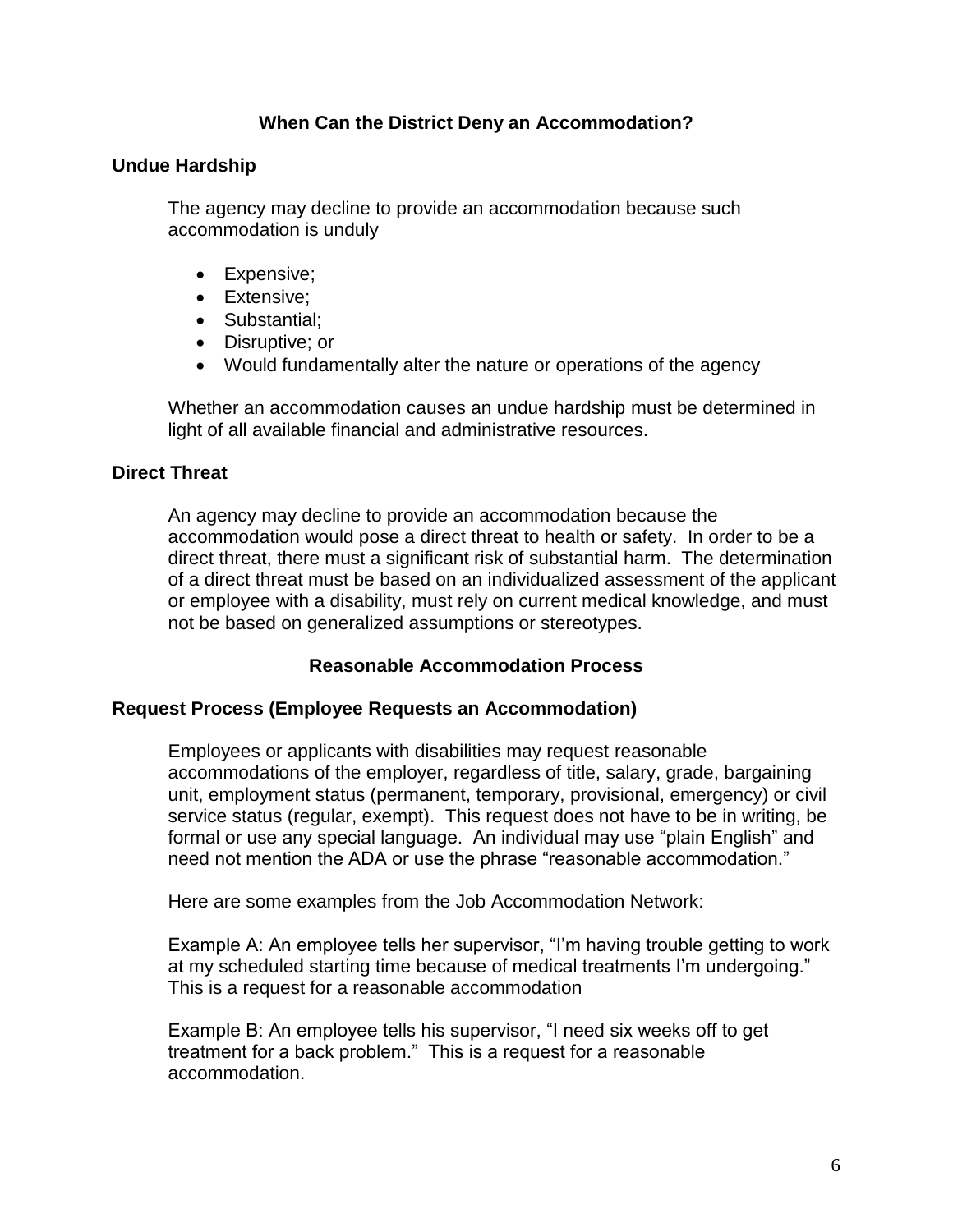Example C: A new employee, who uses a wheelchair, informs the employer that her wheelchair cannot fit under the desk in her office. This is a request for a reasonable accommodation.

Example D: An employee tells his supervisor that he would like a new chair because his present one is uncomfortable. Although this is a request for a change at work, his statement is insufficient to put the employer on notice that he is requesting reasonable accommodation. He does not link his need for the new chair with a medical condition.

A request for accommodation also may be made by a family member, health professional, or other representative who is acting on the individual's behalf with the individual's consent.

The employee usually initiates the reasonable accommodation process by inquiring about the process from a supervisor, Human Resources representative, EEO Counselor, or the ADA Coordinator at the agency. If the supervisor is contacted first, the ADA Coordinator should be brought in early in the process.

If an employee with a known or obvious disability is having performance problems, a supervisor may suggest an accommodation, but only after making a preliminary determination that the performance problem is related to the employee's disability. This is an exception to the general rule against inquiring about disabilities, and extends *only* to those with known or obvious disabilities.

The reasonable accommodation does not have to be requested at the beginning of employment. However, a reasonable accommodation request will not cancel out any prior disciplinary actions.

#### <span id="page-7-0"></span>**Interactive Process**

The ADA requires that the employer engage in an interactive dialogue with the individual with a disability concerning reasonable accommodations. It is best to take a methodical approach in addressing requests for reasonable accommodation from employees.

Immediately upon receiving the reasonable accommodation request, the agency ADA Coordinator/EEO Counselor should schedule a meeting with the employee as soon as possible. The employee's collective bargaining agent or other person(s) of his/her choosing may assist the employee during this meeting.

The agency's ADA Coordinator should conduct an informal, interactive discussion with the employee. The discussion should include the following steps:

1) A review of the agency's detailed, written job description/vacancy announcement delineating the "essential functions" of the position from the "marginal functions."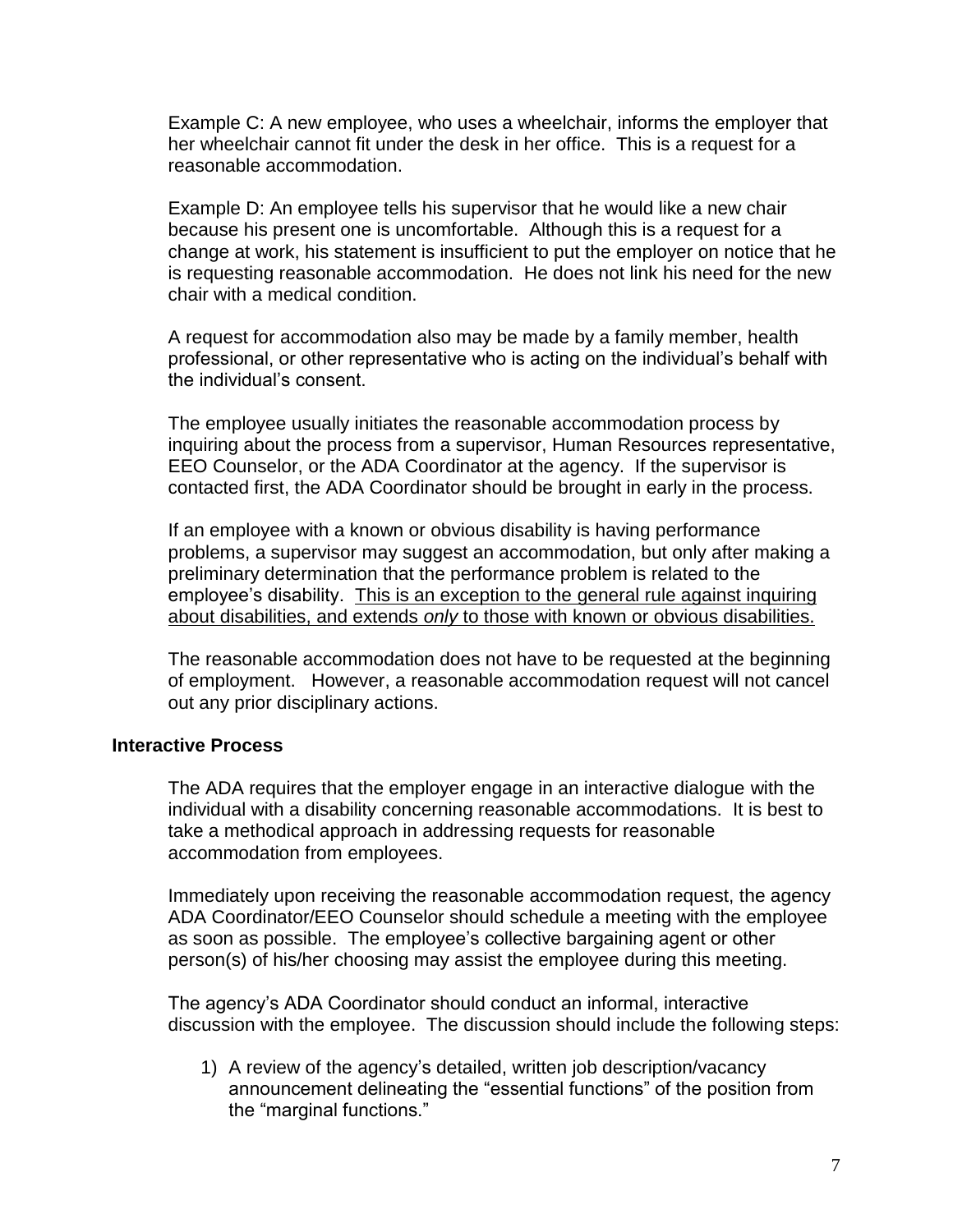- 2) A determination of how the employee's impairment/disability limits his/her ability to perform the essential functions of his/her job in order to identify the employee as a qualified individual with a disability.
- 3) An identification of potential accommodations and assessment of the effectiveness of such accommodations on the employee's job performance.
- 4) Identification of the type of accommodation needed. The Job Accommodation Network can be contacted for assistance in making this assessment at 1-800-232-9675 (Voice/TTY) or [http://janweb.icdi.wvu.edu/.](http://janweb.icdi.wvu.edu/)
- 5) Consideration of the preference of the employee; however, the agency has the right to select among the alternatives available, as long as they are effective.
- 6) Selection and implementation of the effective reasonable accommodation by the agency as expeditiously as possible. Keep the dialogue open with the employee and discuss time lines for obtaining the accommodation and follow up with the employee on unexpected delays.

The agency may find it difficult to accommodate the disability because it is not well understood or because neither the employee nor the ADA Coordinator know what equipment, modification or accommodation will enable the employee to perform the essential functions of the job. The agency ADA Coordinator should consult the Office of Disability Rights (ODR) for additional reference material and service organizations that may help in identifying appropriate accommodations.

# <span id="page-8-0"></span>**Medical Documentation and Confidentiality**

If the disability is not obvious, and there is no other medical information already on record for the employee, the agency can require the employee to submit documentation from a physician or other medical professional concerning the existence and extent of the disability. Before consulting with the physician, it is necessary to obtain the individual's written consent for the release of medical information to the agency.

The employee's medical information must be maintained in a confidential file separate from the employee's personnel file or other records and must not be revealed to anyone who does not need to know in order to provide the accommodation. In some instances, the employee's supervisor does not need to know about the person's disability or accommodations. In those situations, the information should not be shared with the supervisor.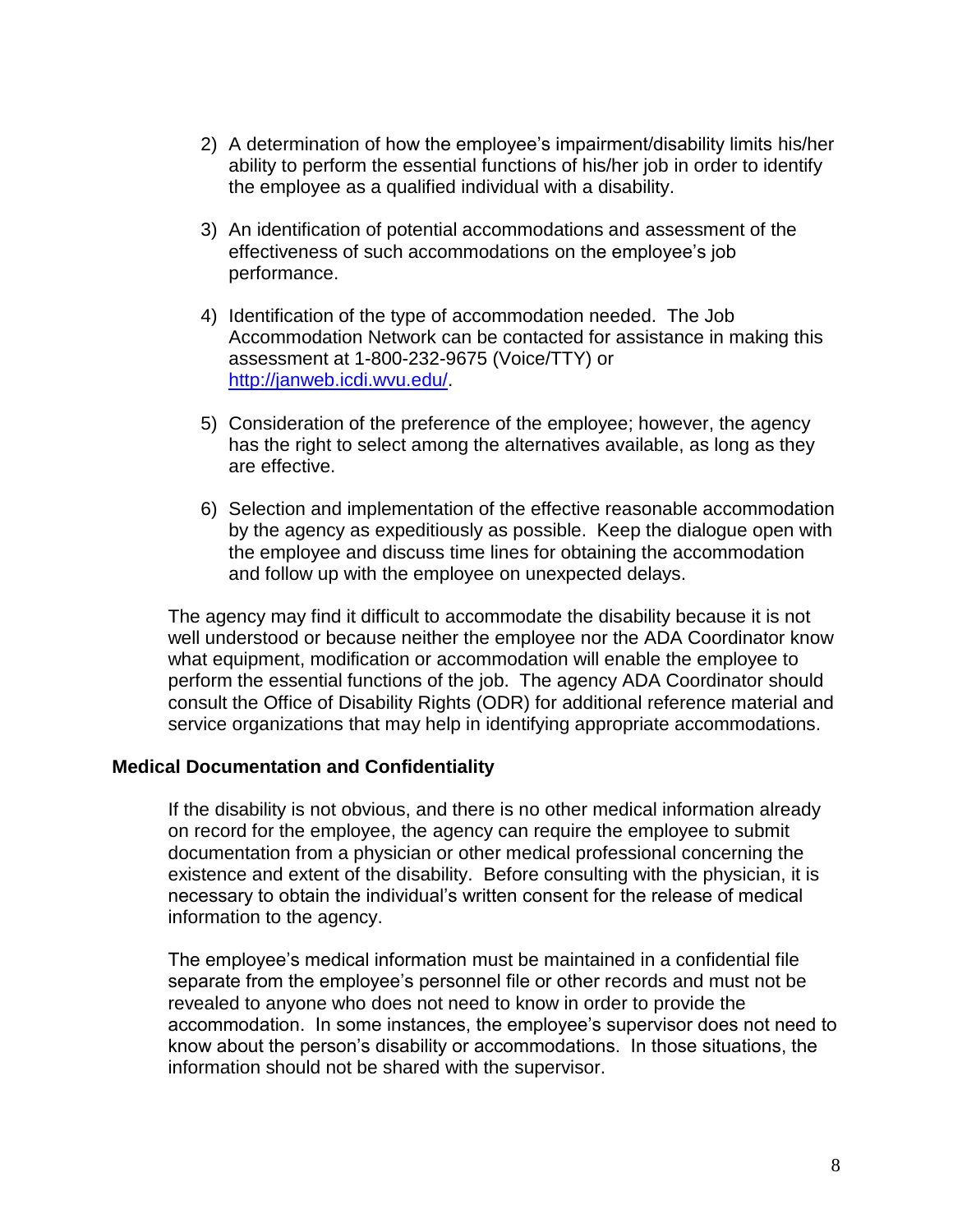Information about the employee's disability or accommodations should not be revealed to co-workers, customers, or members of the public.

# <span id="page-9-0"></span>**ADA Determination**

After the initial meeting and review of medical documentation (if submitted by the employee's healthcare professional), the agency will make a determination whether the employee is a qualified individual with a disability and develop a Reasonable Accommodation Plan for the employee.

# <span id="page-9-1"></span>**Reasonable Accommodation Plan**

The Reasonable Accommodation Plan will:

- (i) State whether the employee is a "qualified individual with a disability" as defined by the ADA;
- (ii) Outline the employee's essential job functions needing accommodation;
- (iii) Recommend types of accommodation; consideration will be given to the preference of the employee, however, the agency has the right to select among the alternatives available; and
- (iv) Determine whether any accommodation causes an undue hardship or poses a direct threat.

# <span id="page-9-2"></span>**Types of Reasonable Accommodation**

- A "no-tech" accommodation costs little or no money…just time, support and creativity (e.g., additional preparation time for an individual, or a color-coded filing system).
- A "low-tech" accommodation is any accommodation that is technologically simple or unsophisticated, and readily available in most offices (e.g., replacing a door knob with an accessible door handle, providing a magnifier).
- A "high-tech" accommodation is any accommodation that uses advanced or sophisticated devices (e.g., screen reading software with synthesized speech).

# <span id="page-9-3"></span>**Examples of Possible Accommodations**

# <span id="page-9-4"></span>**Job Restructuring**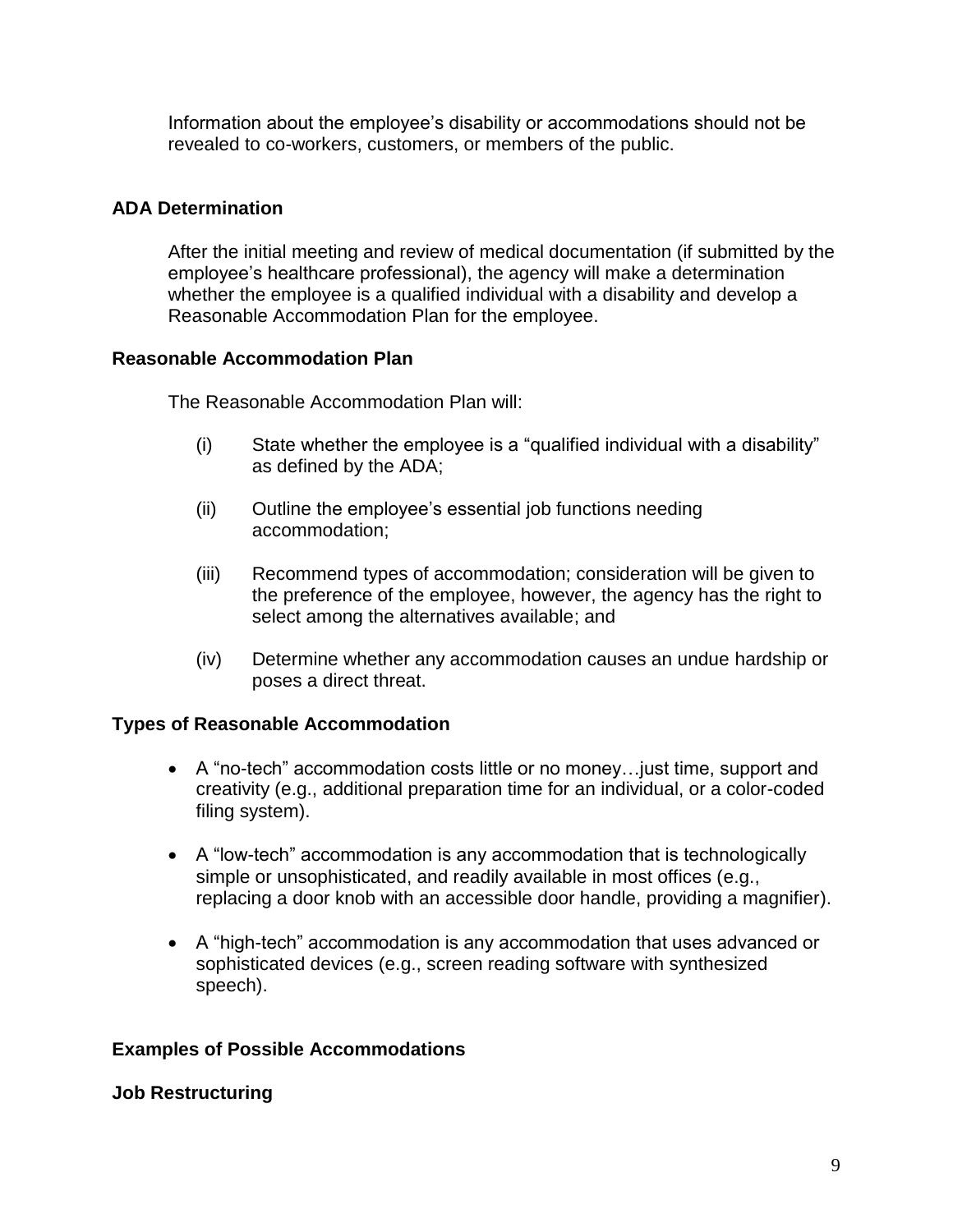Job restructuring as a form of reasonable accommodation may involve reallocating or redistributing the marginal functions of a job. Job restructuring frequently is accomplished by exchanging marginal functions of a job that cannot be performed by a person with a disability for marginal job functions performed by one or more other employees. An employee must be able to perform the essential functions of the job, but where it is possible to remove certain nonessential tasks from an employee's work requirements, this should be done.

Example: An agency has two data processing clerks. Typing on the computer is an essential function, using the phone is a marginal one. If a qualified data processing clerk had a speech impairment, it would be reasonable to assign the function of using the phone to the employee without a speech impairment in exchange for doing that employee's filing.

The agency is not required to reallocate essential job functions.

It may be a reasonable accommodation to change when or how the essential functions are done. These include:

• Reassign work at the existing site among coworkers.

Example: If a secretary had a vision impairment that prevented the secretary from typing in small spaces on forms, whenever such forms needed to be prepared, they might be assigned to another secretary without a vision impairment. In exchange, the secretary with a disability could assume one of the colleague's duties, such as filing.

• Eliminate non-essential tasks.

Example: If a part of the job is not necessary, it could be eliminated entirely. A mail clerk, rather than travelling to the post office in the early morning, might be allowed to wait for regular mail delivery.

• Reassign visits to accessible sites.

Example: A repairperson who uses a wheelchair could service the accessible sites, while the other sites could be assigned to someone who does not have a mobility impairment.

• Allow work in other than the traditional office setting.

Example: A surveyor can make calls on a designated line from home instead of having to come regularly to an inaccessible office to make those calls.

# <span id="page-10-0"></span>**Modified Work Schedules and Flexible Leave Policies**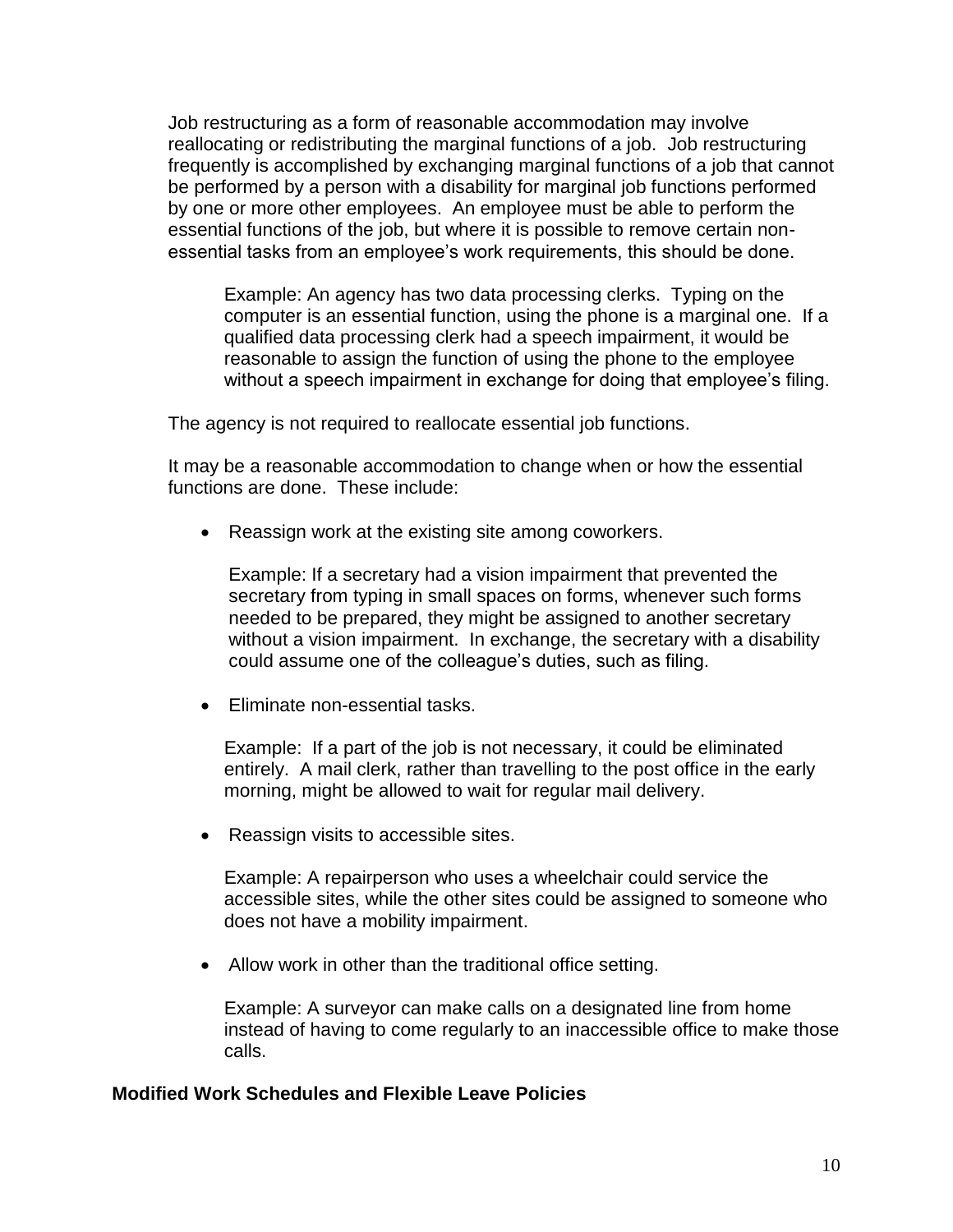Changing a regular work schedule or establishing a flexible leave policy may be a reasonable accommodation unless it would cause an undue hardship. Modified work schedules may include flexibility in work hours or the work week, or part-time work.

People whose disabilities may need modified work schedules include individuals:

- Who require special medical treatment for their disability (such as people with cancer, HIV/AIDS, or mental illness);
- Who need rest periods (including some people who have multiple sclerosis, cancer, diabetes, respiratory conditions, or mental illness); and
- Whose disabilities (such as diabetes) are affected by eating or sleeping schedules,

Flexible leave policies should be considered as a reasonable accommodation when people with disabilities require time off from work because of their disabilities. The agency is generally not required to provide additional paid leave as an accommodation, but should consider allowing use of accrued leave or leave without pay, where this will not cause an undue hardship.

People with disabilities may require flexible leave because of:

- Medical treatment related to the disability;
- Repair of a prosthesis or equipment;
- Temporary adverse conditions in the work environment (an airconditioning breakdown causing temperature above 85 degrees could seriously harm the condition of a person with multiple sclerosis); or
- Training in the use of an assistive device or a quide dog. (If an assistive device is used at work and provided as a reasonable accommodation, and if other employees receive training during work hours, then the disabled employee should receive training on this device during work hours, without the need to take leave.)

Some qualified people with disabilities are unable to work a standard 9:00 a.m. to 5:00 p.m. workday, or a standard Monday to Friday work week. Depending on the nature of the work assignment and operational requirements, changes to work schedules and hours may be a reasonable accommodation as long as it does not result in an undue hardship.

Example: An employee who needs kidney dialysis treatment is unable to work on two days because treatment is only available during work hours on weekdays. Depending on the nature of the work and nature of the work operation, it may be possible to perform work assignments at home on the weekend or to work three days a week as a part-time employee.

# <span id="page-11-0"></span>**Modification or Purchase of Equipment and Devices**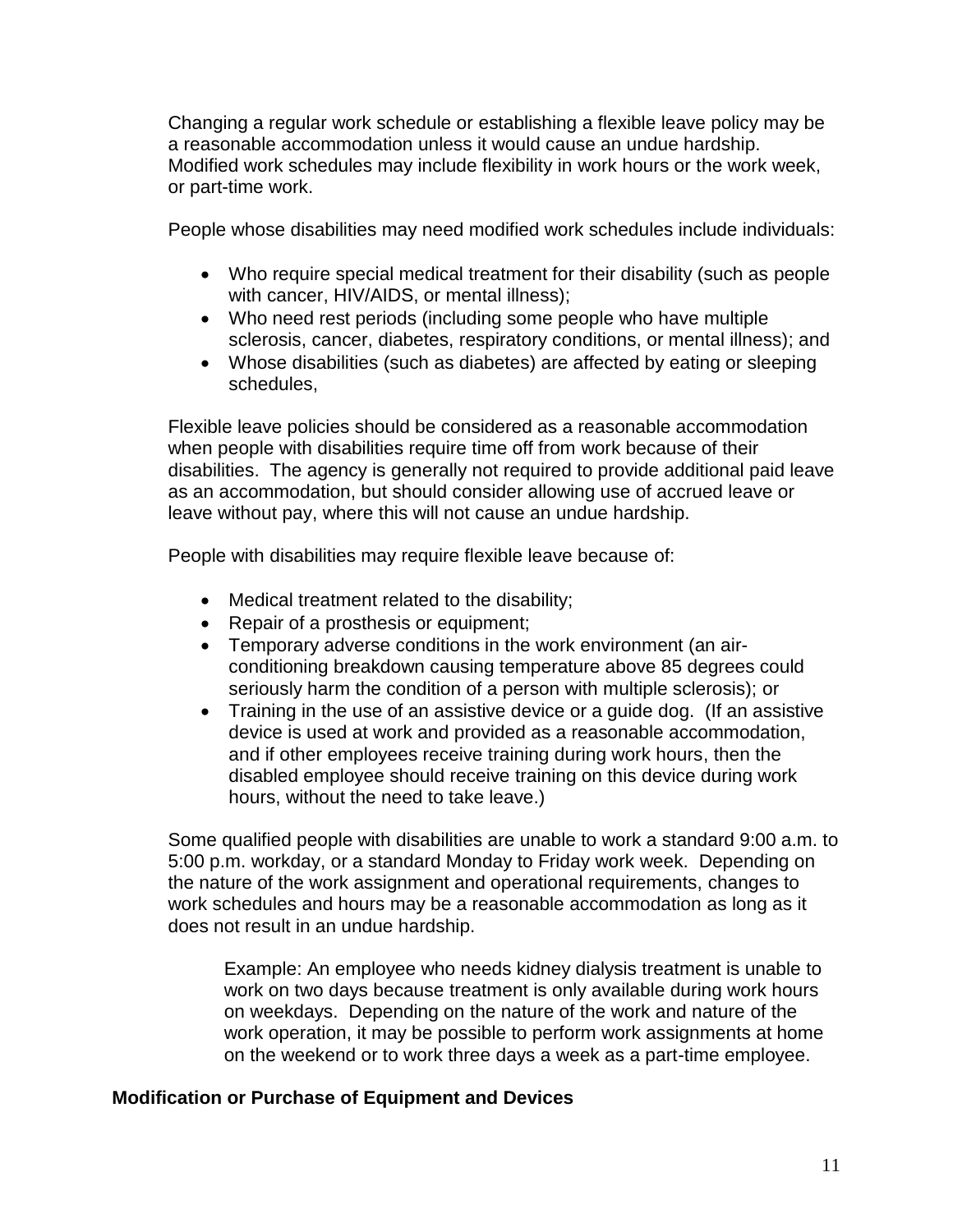Purchase of equipment or changes to existing equipment may be effective accommodations for people with many types of disabilities. There are many devices that make it possible for people to overcome existing barriers to performing functions of a job. These devices range from very simple solutions, such as an elastic band that can enable a person with cerebral palsy to hold a pencil and write, to "high-tech" electronic equipment that can be operated by head or mouth movements by people who cannot use their hands.

Types of equipment and devices that may be appropriate include:

- Teletypewriters (TTYs), telecommunications devices for the deaf (TDDs), text telephones (TTs), or video phones to enable people with hearing and/or speech impairments to communicate over the telephone;
- Telephone amplifiers for people with hearing impairments;
- Special software for standard computers and other equipment to enlarge print or convert documents to spoken words for people with vision and/or reading disabilities;
- Tactile markings on equipment in Braille or raised print for people with visual impairments;
- Telephone headsets, speaker phones, and adaptive light switches for people with manual disabilities;
- Talking calculators for people with visual or reading disabilities;
- Raised or adjustable-height desks for employees who uses wheelchairs;
- Modified equipment controls for hand and foot operation for a person with limited hand or foot control;
- Keyboard armrest and finger guides mounted on keyboards to keep persons with motor control impairments from striking keys in error;
- Clipboards for employees with manual impairments; and
- Refreshable Braille displays or Braille printers for blind employees.

The agency is only obligated to provide equipment that is needed to perform a job; there is no obligation to provide equipment that the individual uses regularly in daily life, such as glasses, a hearing aid or a wheelchair. The agency may be obligated to provide items of this nature if special adaptations are required to perform a job.

Example: An employee with a mobility impairment owns and uses a manual wheelchair. However, if the employee's job requires movement between buildings that are widely separated and the employee's mobility impairment prevents operation of a wheelchair manually for that distance, or if heavy, deep-pile carpeting prevents operation of a manual wheelchair, then it may be a reasonable accommodation to provide an employee with a motorized wheelchair at work.

# <span id="page-12-0"></span>**Training**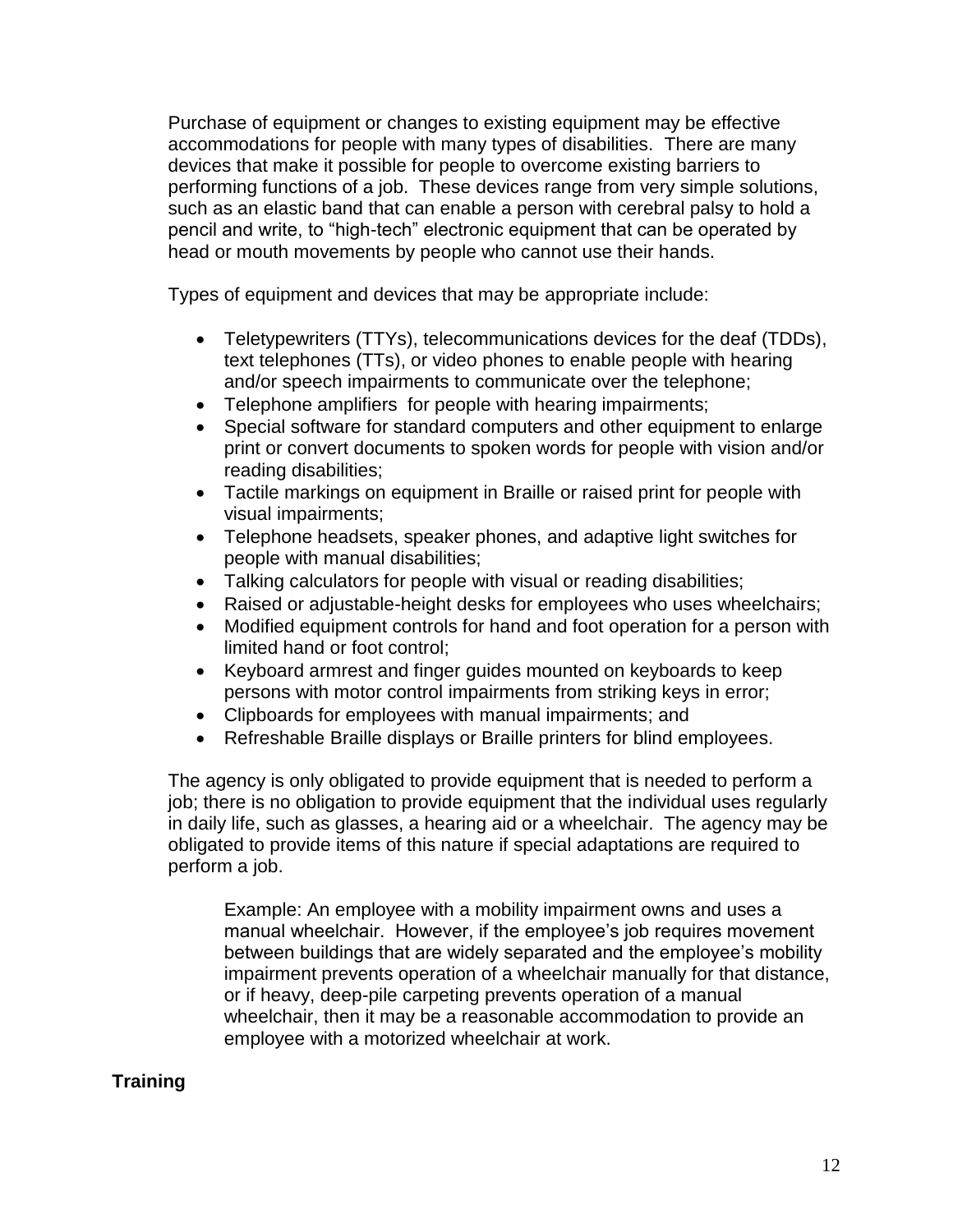Reasonable accommodation should be provided, when needed, to give employees with disabilities equal opportunity to benefit from training to perform their jobs effectively and to advance in employment. Needed accommodations may include providing:

- Accessible training sites;
- Training materials in alternate formats (e.g., large print, Braille, audiotape, or electronic format) to accommodate a disability; and
- Sign language interpreters or captioning.

# <span id="page-13-0"></span>**Modification of Policies**

Policy modifications may include:

- Change of a workplace policy that prohibits something an employee with a disability needs to do their job (e.g., allowing a person with a disability to be accompanied by a service animal, allowing food at the workstation of a person with diabetes, allowing personal items at the desk of a person with a psychiatric disability);
- Development of an emergency evacuation procedure to provide effective egress for employees with difficulty in mobility in case of emergency; or
- Provision of accessible parking for an employee with a qualified parking permit designated for persons with disabilities.

# <span id="page-13-1"></span>**Modification of Physical Site (building and facility)**

Employment activities must take place in an integrated setting. Employees with disabilities may not be segregated into particular facilities or parts of facilities. This means that architectural barriers may have to be removed or altered to provide structural accessibility to the workplace. However, the agency is not required to make structural changes that are unreasonable and would impose an undue hardship.

In existing structures, structural changes are necessary to the extent that they will allow an employee with a disability to perform the essential functions of the job, including access to work stations, and normal support facilities such as bathrooms, water fountains, and lunchrooms.

Non-structural changes are allowed instead of structural changes if they achieve the same result.

Example: A training is provided in a location without an accessible restroom. Rather than modify the restroom, the training can be moved to an accessible location.

Example: A water fountain is too high for a person in a wheelchair. Rather than lower the drinking fountain, cup dispensers may be installed.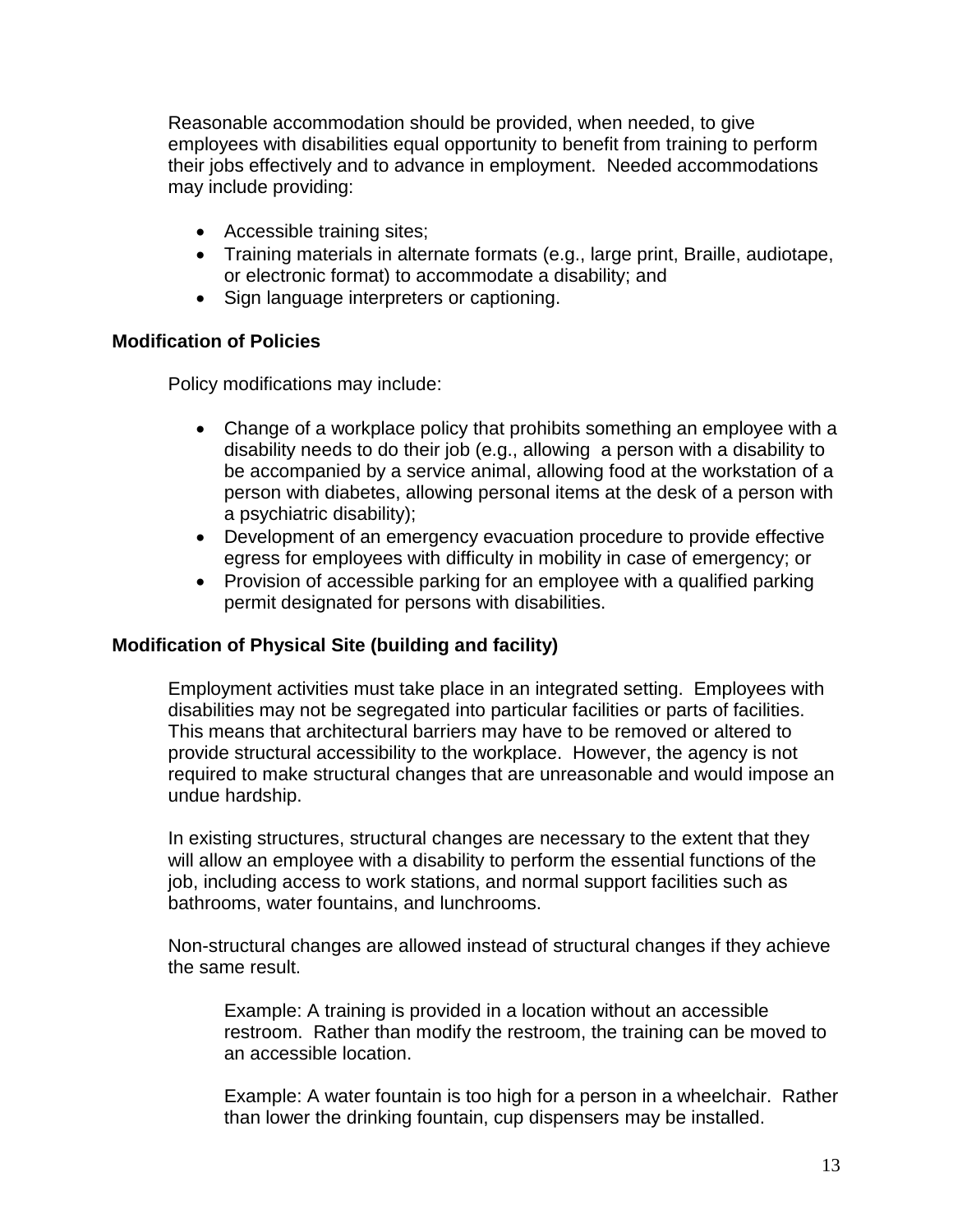# <span id="page-14-0"></span>**Provision of Readers, Communication Access Providers, or Personal Assistants**

Individuals with communication disabilities (e.g., vision, hearing, and speech disabilities) should be able to communicate effectively with others as needed for their job duties and should have access to information needed for the job. Identifying the needs of the employee in relation to specific job tasks will determine whether or when an interpreter, reader, or other communication access provider may be needed.

It may be a reasonable accommodation to provide a reader for a qualified individual with a vision disability, if this would not impose an undue hardship. In some job situations a reader may be the most effective and efficient accommodation, but in other situations equipment may enable an individual with a vision disability to perform job tasks more accurately.

Example: A social worker who is blind requests a reader for paperwork, interviews, and report generation. A reader could be provided for several hours a day. If reading materials consist of complex or technical material, then the reader's vocabulary and reading level should be commensurate with the documents to be read.

Communication access providers (e.g., sign language interpreter or real time captioner) as needed may be a reasonable accommodation for a person who is deaf, if this does not impose an undue hardship.

Example: A deaf person applies for a job as a Clerk-Typist. It may be necessary to obtain a qualified interpreter for a job interview, because the applicant and interviewer must communicate fully and effectively to evaluate whether the applicant is qualified to do the job. Once hired, however, if the employee is doing clerical work, computer applications, or other job tasks that do not require much verbal communication, an interpreter may only be needed occasionally. Interpretation may be necessary for training situations, staff meetings or employee parties, so that this person can fully participate in these functions. Communication on the job may be handled through different means, depending on the situation, such as written notes, "signing" by other employees who have received basic sign language training, or by typing on a computer.

Providing an assistant as needed may be a reasonable accommodation for a person with a disability, if this does not impose an undue hardship.

Example: An assistant may be needed to retrieve items on shelves, file, or selectively assist a person with quadriplegia with other clerical duties.

Example: An assistant may be needed to guide a blind person who must travel as part of the job.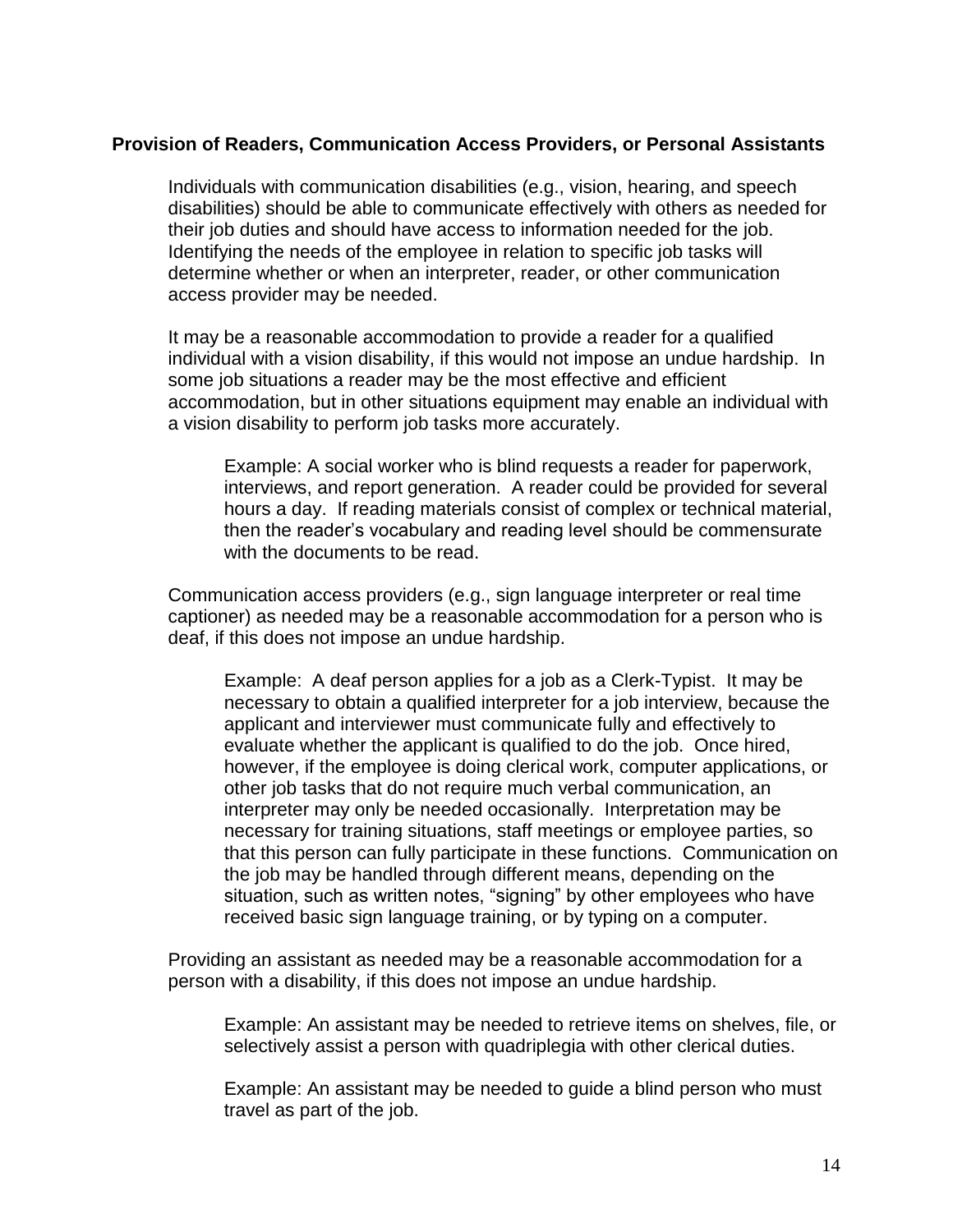# <span id="page-15-0"></span>**Reassignment to a Vacant Position and Light Duty**

If an employee develops his/her disability after being on the job, and can no longer perform the essential functions of his/her job, the employer may need to reassign the employee to a vacant position within the agency or within District government, if doing so does not constitute an undue hardship. The new position should be one that the employee is qualified to perform and that pays a comparable salary. Reassignment does not require the employee to compete for the new position.

Reassignment does not require the employer to violate a seniority system or collective bargaining agreement under which someone else is entitled to the vacant position. Reassignment should be considered ONLY if there are no reasonable accommodations available that would allow the employee to perform the essential functions of his/her current job.

Reassigning an employee with a disability to a light duty job might be required as a reasonable accommodation, depending on how an employer's light duty program is designed. If an employer reserves certain jobs for light duty, rather than creating light duty jobs as needed, the employer must reassign the employee to a vacant, reserved light duty position as a reasonable accommodation if (1) the employee cannot perform his/her current position because of his/her disability, with or without a reasonable accommodation; (2) the employee can perform the light duty job, with or without a reasonable accommodation; and (3) the reassignment would not impose an undue hardship. This is because reassignment to a vacant position and appropriate changes to an employer's policy are forms of reasonable accommodation required by the ADA, absent undue hardship. There is, however, no requirement to create a light duty position or any other position under the ADA.

# <span id="page-15-1"></span>**Other Accommodations**

There are many other accommodations that may be effective for people with different disabilities in different jobs. Some other accommodations that may be appropriate include:

Example: An employee makes sporadic site visits to a home for inspection. Mileage is paid as part of the job. Instead, an employee who doesn't drive may be allowed to use paratransit or taxicabs instead of a personal car.

Example: A person with mental retardation is hired for a maintenance position. An employer may offer the use of a job coach for individualized on-the-job training services.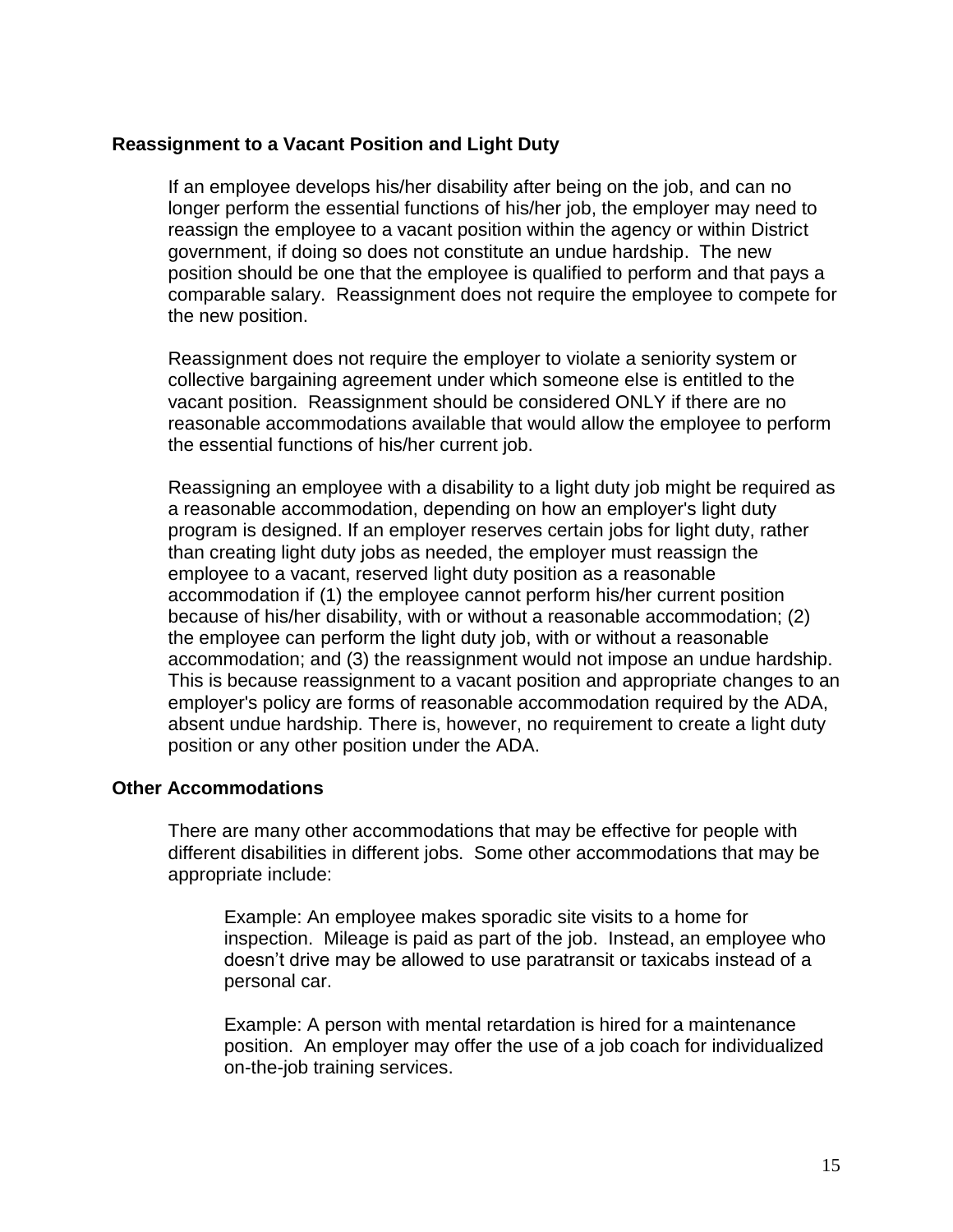Example: A person with a learning disability may require assignments and instructions to be communicated by e-mail, rather than verbally.

Example: If a person's disability makes it difficult to come to the office, and the job can be done off-site, an accommodation may be to allow the person to work from home.

### <span id="page-16-0"></span>**Timing and Review of Accommodations to Ensure Effectiveness**

Once an accommodation is approved, it should be implemented as soon as possible.

Within 4 - 6 weeks after the accommodations have been granted, the agency should assess the effectiveness of the accommodation(s) in enabling the employee to perform the essential functions of the job. If there is a need for additional accommodations, or changes to the existing accommodations, the agency should reevaluate the accommodations.

If the accommodations are not effective and there are no other methods of accommodation that can assist the employee in performing the essential functions of the job, then the accommodation of reassignment to a vacant position within the agency or within District government will be discussed.

#### <span id="page-16-1"></span>**Denying a Request for an Accommodation**

The agency may reject an employee's request for a reasonable accommodation for the following reasons:

- 1. The employee is not an individual with a qualifying disability.
	- a) A temporary impairment, such as a broken arm, is not significant enough to be considered a qualifying disability, taking into account its duration and the extent to which it actually limits a major life activity.
	- b) The employee is unable to provide requested documentation from a medical professional that demonstrates that he/she has a qualifying disability.
- 2. The employee is able without an accommodation to:
	- a) Perform the essential functions of the job or
	- b) Participate in and/or benefit from the service or activity in an equally effective manner as employees without disabilities
- 3. The requested accommodation will not enable the employee to perform the essential functions of the job.